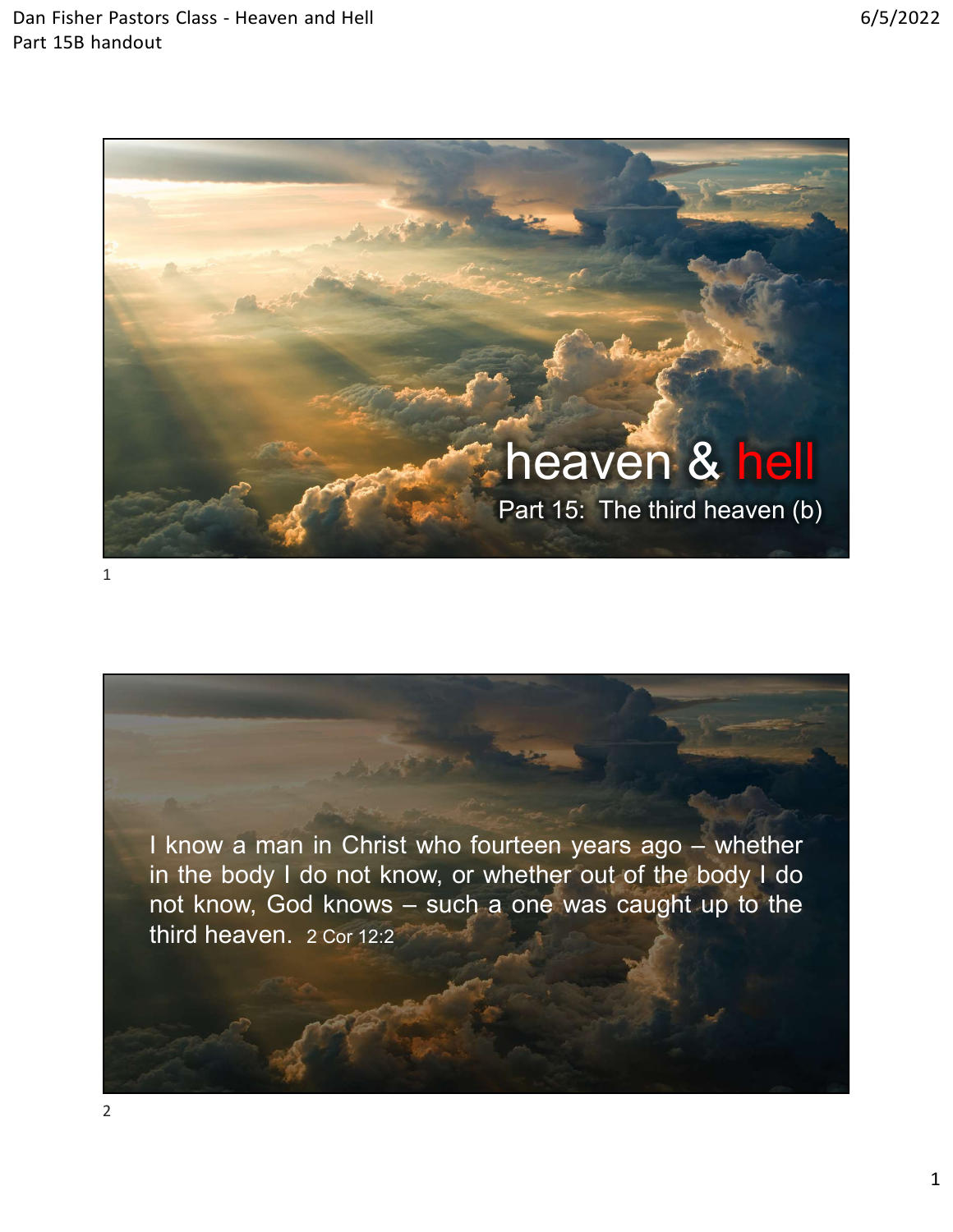

1. The third heaven is a real place 2. Scripture seems to indicate that the third heaven is in the "north" 3. The centerpiece of the third heaven is God's throne 3. The centerpiece of the third heaven<br>is God's throne<br> $R$ <br> $R$ ev 4:2-6 Immediately I was in the Spirit; and behold, a throne set<br>in heaven, and One sat on the throne,  $\frac{3}{10}$  and He who sat there<br>was a rainbow around t

3

3. The centerpiece of the third heaven<br>is God's throne.<br><br>For the throne sat on the spirit; and behold, a throne set<br>in heaven, and One sat on the throne. <sup>3</sup> And He who sat there<br>was like a jasper and a sardius stone in ap 3. The centerpiece of the third heaven<br>is God's throne<br> $\frac{1}{2}$ <br> $\frac{1}{2}$ <br> $\frac{1}{2}$ <br> $\frac{1}{2}$ <br> $\frac{1}{2}$ <br> $\frac{1}{2}$ <br> $\frac{1}{2}$ <br> $\frac{1}{2}$ <br> $\frac{1}{2}$ <br> $\frac{1}{2}$ <br> $\frac{1}{2}$ <br> $\frac{1}{2}$ <br> $\frac{1}{2}$ <br> $\frac{1}{2}$ <br> $\frac{1}{2}$ <br> $\frac{1}{2}$ <br> $\frac{1}{$ is God's throne<br>Rev 4:2-6 Immediately I was in the Spirit; and behold, a throne set<br>in heaven, and One sat on the throne. <sup>3</sup> And He who sat there<br>was like a jasper and a sardius stone in appearance; and there<br>emerald. <sup>4</sup> From 4:2-6 Immediately I was in the Spirit; and behold, a throne set<br>in heaven, and One sat on the throne. <sup>3</sup> And He who sat there<br>was like a jasper and a sardius stone in appearance; and there<br>was a rainbow around the th Rev 4.2-6 Immediately I was in the Spirit; and behold, a throne set<br>tin heaven, and One sat on the throne. <sup>3</sup> And He who sat there<br>was like a jasper and a sardius stone in appearance; and there<br>was a rainbow around the th Rev 4:2-6 Immediately I was in the Spirit; and behold, a throne set<br>in heaven, and One sat on the throne. <sup>3</sup> And He who sat there<br>was like a jasper and a sardius stone in appearance; and there<br>was a rainbow around the thr Rev 4:2-6 Immediately I was in the Spirit; and behold, a throne set<br>in heaven, and One sat on the throne. <sup>3</sup> And He who sat there<br>was like a jasper and a sardius stone in appearance; and there<br>eras a rainbow around the th Rev 4:2-6 Immediately I was in the Spirit; and behold, a throne set<br>in heaven, and One sat on the throne. <sup>3</sup> And He who sat there<br>was like a jasper and a sardius stone in appearance; and there<br>exas a rainbow around the th Rev 4:2-6 Immediately I was in the Spirit; and behold, a throne set<br>in heaven, and One sat on the throne. <sup>3</sup> And He who sat there<br>was like a jasper and a sardius stone in appearance; and there<br>was a rainbow around the thr Rev 4/2-6 Immediately I was in the Spirit; and behold, a throne set<br>in heaven, and One sat on the throne. <sup>3</sup> And He who sat there<br>was like a jasper and a sardius stone in appearance; and there<br>was a rainbow around the thr Rev 4:2-6 Immediately I was in the Spirit; and behold, a throne set<br>in heaven, and One sat on the throne. <sup>3</sup> And He who sat there<br>was like a jasper and a sardius stone in appearance; and there<br>was a rainbow around the thr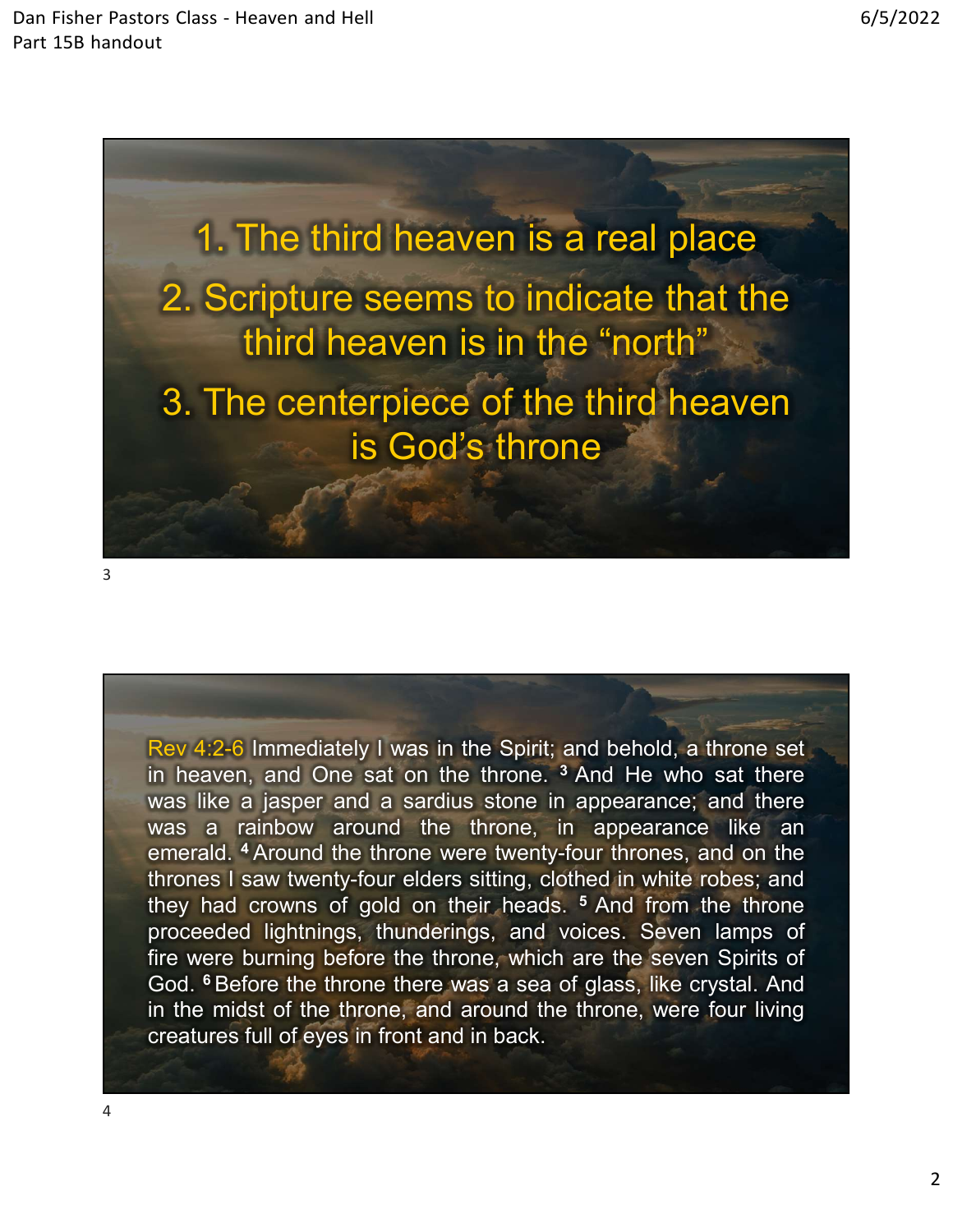ors Class - Heaven and Hell<br>the twenty-four elders fall down before Him who sits on<br>the throne and worship Him who lives forever and ever, and cast<br>their crowns before the throne, saying ...<br>Rev 5:11.13 Then I looked, and for Class - Heaven and Hell<br>the throne and worship Him who lives forever and ever, and cast<br>their crowns before the throne, saying ...<br>Rev 5:11,13 Then I looked, and I heard the voice of many angels<br>around the throne, the or Class - Heaven and Hell<br>the set of the twenty-four elders fall down before Him who sits on<br>the throne and worship Him who lives forever and ever, and cast<br>their crowns before the throne, saying ...<br>Rev 5:11,13 Then I lo

Frace Class - Heaven and Hell<br>
Rev 4:10 the twenty-four elders fall down before Him who sits on<br>
the throne and worship Him who lives forever and ever, and cast<br>
their crowns before the throne, saying ...<br>
Rev 5:11,13 Then From Class - Heaven and Hell<br>
Rev 4:10 the twenty-four elders fall down before Him who sits on<br>
the throne and worship Him who lives forever and ever, and cast<br>
their crowns before the throne, saying ...<br>
Rev 5:11,13 Then number of the method was ten thousands, the search thousands of the search thousand the thousands of thousands, and the method was ten thousand, and the method was ten thousand, and thousands of thousands, and thousand tho From Class - Heaven and Hell<br>
Help (1957)<br>
1992<br>
Help (1968)<br>
1993<br>
Help (1993)<br>
1993<br>
1993<br>
1994<br>
1994<br>
1994<br>
1994<br>
1994<br>
1994<br>
1994<br>
1994<br>
1994<br>
1994<br>
1994<br>
1994<br>
1994<br>
1994<br>
1994<br>
1994<br>
1994<br>
1994<br>
1994<br>
1994<br>
1994<br>
19 From the two determinant of the twenty-four elders fall down before Him who sits on<br>the throne and worship Him who lives forever and ever, and cast<br>their crowns before the throne, saying ...<br> $\frac{1}{2}$ <br> $\frac{1}{2}$ <br> $\frac{1}{2}$ <br> Rev 4:10 the twenty-four elders fall down before Him who sits on<br>the throne and worship Him who lives forever and ever, and cast<br>their crowns before the throne, saying ...<br>Rev 5:11,13 Then I looked, and I heard the voice o **Rev** 4:10 the twenty-four elders fall down before Him who sits on the throne and worship Him who lives forever and ever, and cast their crowns before the throne, saying ...<br>
Rev 5:11,13 Then I looked, and I heard the voi Rev 4:10 the twenty-four elders fall down before Him who sits on<br>the throne and worship Him who lives forever and ever, and cast<br>their crowns before the throne, saying ...<br>Rev 5:11,13 Then I looked, and I heard the voice o

 $5<sub>2</sub>$ 

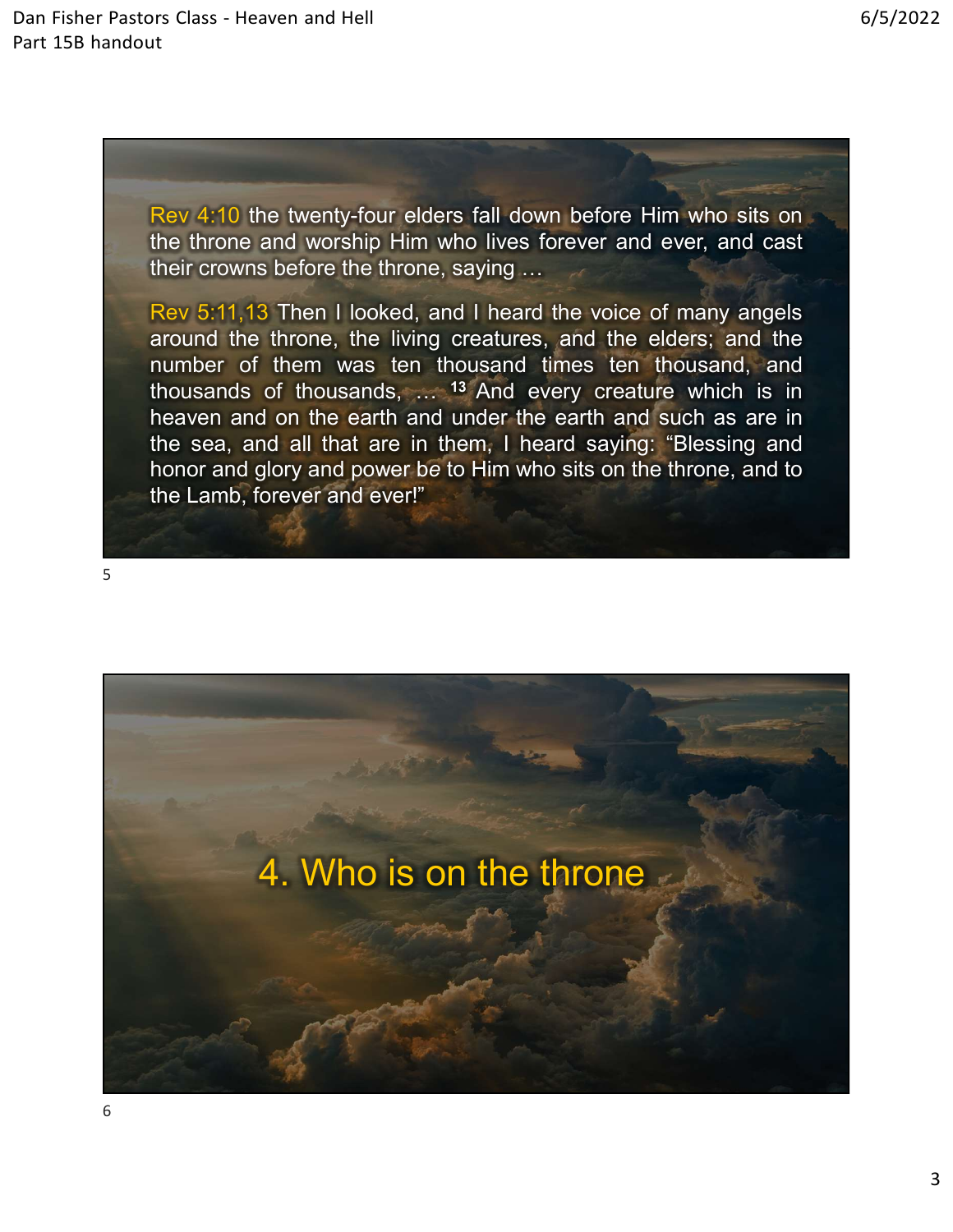ors Class - Heaven and Hell<br>• God the Father<br>Rev 4:2-3 Immediately I was in the Spirit; and behold, a throne :<br>in heaven, and One sat on the throne. <sup>3</sup> And He who sat the<br>was like a jasper and a sardius stone in appearanc ors Class - Heaven and Hell<br>the God the Father<br>Rev 4:2-3 Immediately I was in the Spirit; and behold, a throne set<br>in heaven, and One sat on the throne. <sup>3</sup> And He who sat there<br>was like a jasper and a sardius stone in app in formulately the sat on the Spirit; and behold, a throne set<br>
in heaven, and One sat on the throne. <sup>3</sup> And He who sat there<br>
in heaven, and One sat on the throne. <sup>3</sup> And He who sat there<br>
was like a jasper and a sardiu

ors Class - Heaven and Hell<br>was like a factor of the Father<br>Rev 4:2-3 Immediately I was in the Spirit; and behold, a throne set<br>in heaven, and One sat on the throne. <sup>3</sup> And He who sat there<br>was like a jasper and a sardius <sup>5:1</sup>-3,5 And I saw in the right hand of Him who sat on the spiral and the right hand of Him hand of Him who sat there was like a jasper and a sardius stone in appearance;<br>
5:1-3,5 And I saw in the right hand of Him who sa scroll written inside and the spirit was in the Spirit, and behold, a throne set<br>in heaven, and One sat on the throne. <sup>3</sup> And He who sat there<br>was like a jasper and a sardius stone in appearance;<br>5:1-3.5 And I saw in the Solar Cass - Heaven and Hell<br>
1997 - God the Father<br>
1998 - God the Father<br>
1998 - God the Father<br>
1998 - Sam I saw in the spirit; and behold, a throne set<br>
1998 - Sam I saw a strong angel proclaiming with a loud<br>
1999 - S ors Class - Heaven and Hell<br>
Solomour Contents - God the Father<br>
New 4:2-3 Immediately I was in the Spirit; and behold, a throne set<br>
in heaven, and One sat on the throne. <sup>3</sup> And He who sat there<br>
was like a jasper and a seals. Heaven and Hell<br>**Seals And no one in the Spirit**, and behold, a throne set<br>in heaven, and One sat on the throne. <sup>3</sup> And He who sat there<br>the was like a jasper and a sardius stone in appearance;<br>5:1-3.5 And I saw in was able to the Father<br>was able to operation of the spirit, and behold, a throne set<br>in heaven, and One sat on the throne. <sup>3</sup> And He who sat there<br>was like a jasper and a sardius stone in appearance;<br>scroll written inside elders of the Father New 4:2-3 Immediately I was in the Spirit; and behold, a throne set in heaven, and One sat on the throne.<sup>3</sup> And He who sat there was like a jasper and a sardius stone in appearance;<br>
S:1-3.5 And I sa • God the Father<br>Rev 4:2-3 Immediately I was in the Spirit; and behold, a throne set<br>in heaven, and One sat on the throne. <sup>3</sup> And He who sat there<br>was like a jasper and a sardius stone in appearance;<br>5:1-3,5 And I saw in • God the Father<br>Rev 4:2-3 Immediately I was in the Spirit; and behold, a throne set<br>in heaven, and One sat on the throne. <sup>3</sup> And He who sat there<br>was like a jasper and a sardius stone in appearance;<br> $5:1-3,5$  And I saw

7

seals?" <sup>3</sup> And no one in heaven or on the earth or under the earth<br>was able to open the scroll, or to look at it. ... <sup>5</sup> But one of the<br>elders said to me, "Do not weep, Behold, the Lion of the tribe<br>of Judah, the Root of was able to open the scroll, or to look at it.....<sup>5</sup> But one of the<br>elders said to me, "Do not weep. Behold, the Lion of the tribe<br>of Judah, the Root of David, has prevailed to open the scroll and to<br>loose its seven seals elders said to me, "Do not weep. Behold, the Lion of the tribe<br>of Judah, the Root of David, has prevailed to open the scroll and to<br>loose its seven seals."<br>Denn 7:13-14 "I was watching in the night visions, and<br>He came to of Judah, the Root of David, has prevailed to open the scroll and to<br>loose its seven seals."<br>Dan 7:13-14 "I was watching in the night visions, and<br>behold, One like the Son of Man, coming with the clouds of heaven!<br>Hie came Ioose its seven seals."<br>
Dan 7:13-14 "I was watching in the night visions, and<br>
behold, One like the Son of Man, coming with the clouds of heaven!<br>
He came to the Ancient of Days, and they brought Him near before<br>
Him. <sup>14</sup> Dan 7:13-14 <sup>-</sup> I was watching in the night visions, and behold, One like the Son of Man, coming with the clouds of heaven!<br>He came to the Ancient of Days, and they brought Him near before Him. <sup>14</sup> Then to Him was given d Dan 7:13-14 "I was watching in the night visions, and behold, One like the Son of Man, coming with the cluds of heaven!<br>He came to the Ancient of Days, and they brought Him near before<br>Him. <sup>14</sup> Then to Him was given domin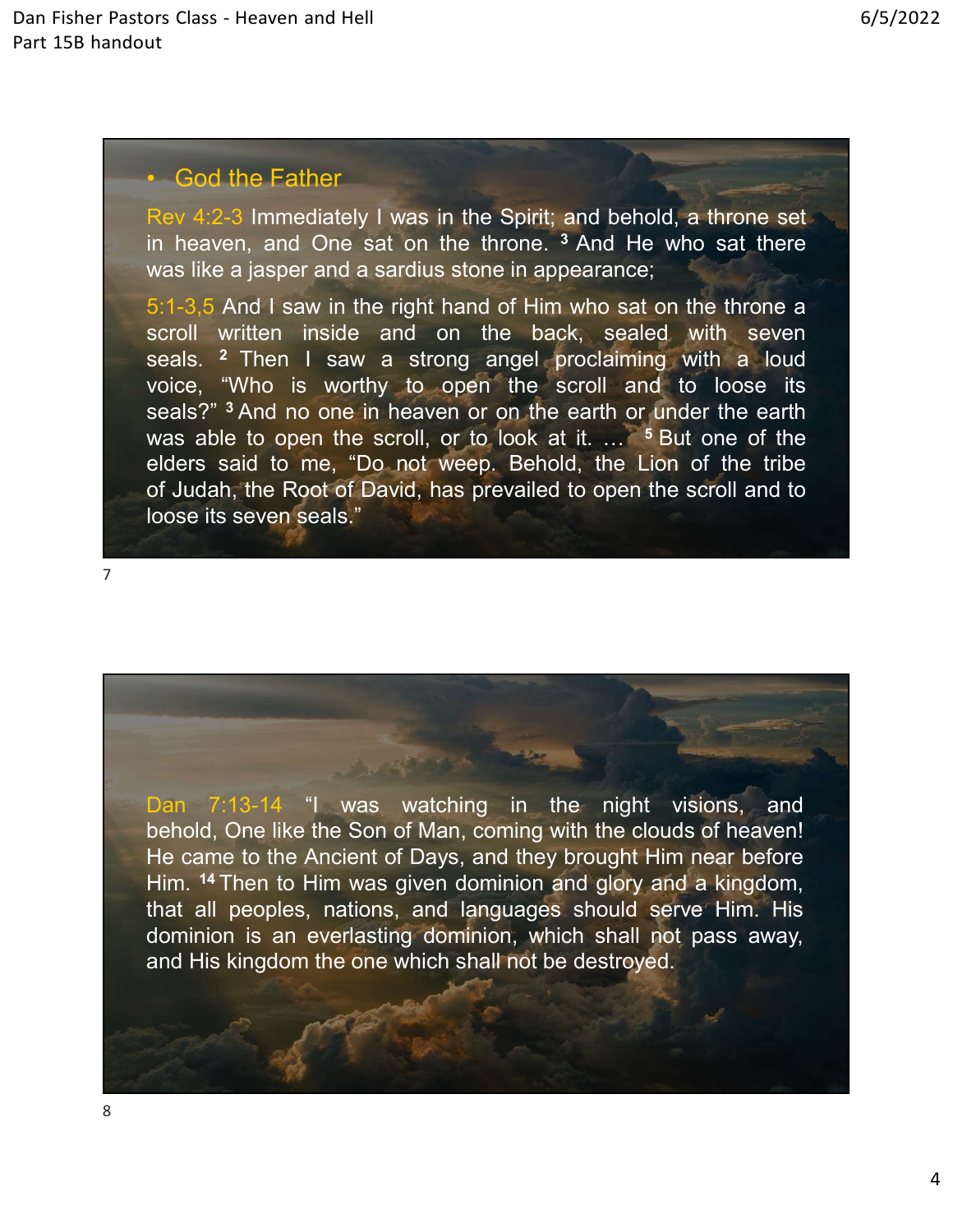ors Class - Heaven and Hell (1972)<br>1991 - The Father invites the Son to be seated beside Him<br>1992 - The Father invites the Son to be seated beside Him<br>1993 - Till I make Your enemies Your footstool."<br>1994 - "Site at Myerig

ors Class - Heaven and Hell<br>
It are the Son to be seated beside Him<br>
Ps 110:1 The Lord said to my Lord, "Sit at My right hand,<br>
Till I make Your enemies Your footstool."<br>
Mt 22:43-44 He said to them, "How then does David i or Class - Heaven and Hell<br>
International Communist<br>
The Father invites the Son to be seated beside Him<br>
Ps 110:1 The Lord said to my Lord, "Sit at My right hand,<br>
Till I make Your enemies Your footstool."<br>
Mt 22:43-44 He ors Class - Heaven and Hell<br>
The Father invites the Son to be seated beside Him<br>
Ps 110:1 The Lord said to my Lord, "Sit at My right hand,<br>
Till I make Your enemies Your footstool."<br>
Mt 22:43-44 He said to them, "How then s Class - Heaven and Hell<br>
1997 - The Father invites the Son to be seated beside Him<br>
1998 - The Lord said to my Lord, "Sit at My right hand,<br>
1998 - The Lord said to them, "How then does David in the Spirit call Him 'Lord ors Class - Heaven and Hell<br>
It<br>
It<br>
It<br>
It<br>
Ps 110:1 The Lord said to my Lord, "Sit at My right ha<br>
Till I make Your enemies Your footstool."<br>
Mt 22:43-44 He said to them, "How then does David in the Spirit call Him "Lo<br> For Class - Heaven and Hell<br>
4: The Father invites the Son to be seated beside Him<br>
179.<br>
179.<br>
179.<br>
179.<br>
179.<br>
179.<br>
179.<br>
179.<br>
179.<br>
179.<br>
179.<br>
179.<br>
179.<br>
179.<br>
179.<br>
179.<br>
179.<br>
179.<br>
179.<br>
179.<br>
179.<br>
179.<br>
179.<br> <sup>1</sup><br>
The Father invites the Son to be seated beside Him<br>
<sup>19</sup><br>
Ps 110:1 The Lord said to my Lord, "Sit at My right hand,<br>
Till I make Your enemies Your footstool."<br>
Mt 22:43-44 He said to them, "How then does David in the The Father invites the Son to be seated beside H<br>
Ps 110:1 The Lord said to my Lord, "Sit at My<br>
Till I make Your enemies Your footstool."<br>
Mt 22:43-44 He said to them, "How then does David in the Spirit ca<br>
saying: <sup>44</sup> ' • The Father invites the Son to be seated beside Him<br>
Fs  $110:1$  The Lord said to my Lord, "Sit at My right hand,<br>
Till I make Your enemies Your footstool."<br>
Mt 22:43-44 He said to them, "How then does David in the Spirit The Father invites the Son to be seated beside Him<br>
Ps 110.1 The Lord said to my Lord, "Sit at My right hand,<br>
Till I make Your enemies Your footstool."<br>
Mt 22-43-44 He said to them, "How then does David in the Spirit call

• Acts 2:34-35 "For David did not ascend into the heavens, but he says himself:<br>
The Lord said to my Lord, "Sit at My right hand, <sup>35</sup> Till I make Your enemies<br>
Your footstool."<br>
Heb 1:13 But to which of the angels has He Acts 2:34-35 "For David did not ascend into the heavens, but he says himself:<br>The Lord said to my Lord, "Sit at My right hand, <sup>35</sup> Till I make Your enemies<br>Your footstool."<br>Heb 1:13 But to which of the angels has He ever

The Lord said to my Lord, "Sit at My right hand, <sup>35</sup> Till I make Your enemies<br>Your footstool."<br>Heb 1:13 But to which of the angels has He ever said: "Sit at My right hand, till<br>make Your enemies Your footstool"?<br><br>• Jesus

Your footstool."<br>
Heb 1:13 But to which of the angels has He ever said: "Sit at M<sub>J</sub><br>
I make Your enemies Your footstool"?<br>
• Jesus is presently seated at the right hand of t<br>
\* Jesus is presently seated at the right hand Heb 1:13 But to which of the angels has He ever said; "Sit at My right hand, till<br>
I make Your enemies Your footstool"?<br>
• Jesus is presently seated at the right hand of the Father<br>
Rom 8:34 Who is he who condenns? It is C Frankline and seated Affrace Court of the seated Affrace Him at His Christ who died, and furthermore is also risen, who is even at the right hand of God, who also makes intercession for us.<br>Fig. 1:20-21 which He worked in **all principality and might and might and of the Father**<br> **allow the S4 Who is he who condenns?** It is Christ who died, and furthermore is<br>
also risen, who is even at the right hand of God, who also makes intercession<br>
for • Jesus is presently seated at the right hand of the Father<br>Rom 8:34 Who is he who condemns? It is Christ who died, and furthermore is<br>also itsen, who is even at the right hand of God, who also makes intercession<br>for us.<br>E **Jesus is presently seated at the right hand of the Father**<br>
Rom 8:34 Who is he who condemns? It is Christ who died, and furthermore is<br>
also risen, who is even at the right hand of God, who also makes intercession<br>
for us • Jesus is presently seated at the right hand of the Father<br>Rom 8:34 Who is he who condemns? It is Christ who died, and furthermore is<br>also risen, who is even at the right hand of God, who also makes intercession<br>for us.<br>E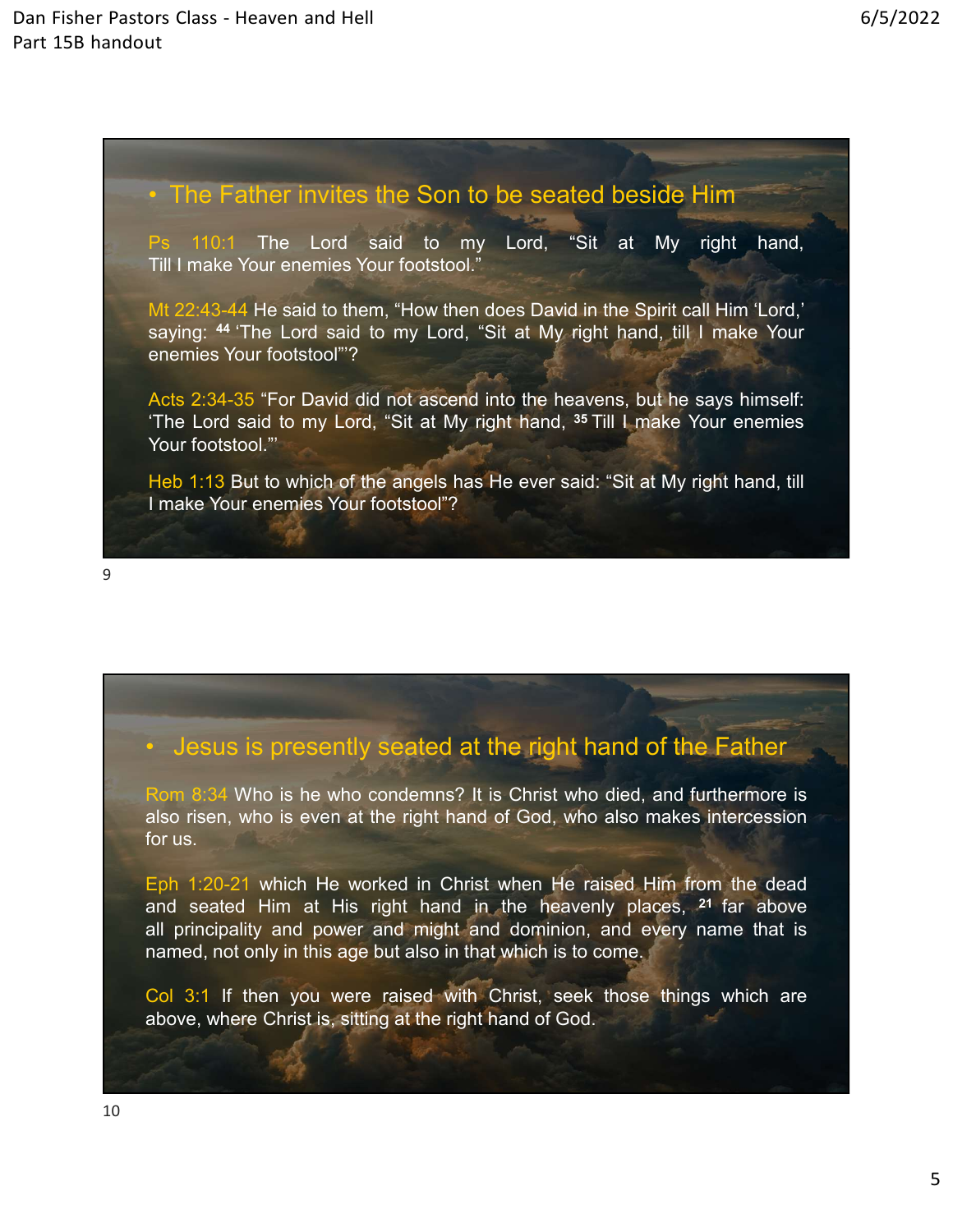

11

must reflexion the sected at God's right hand until all enemies<br>the become His footstool<br>of the fatter, when He puts an end to all rule and all authority and power. <sup>26</sup> For He<br>must reign till He has put all enemies under Be destroyed is death. 27 For the sected at God's right hand until all enemies<br>thave become His footstool<br>1 Cor 15:24-28 Then comes the end, when He delivers the kingdom to God the<br>Father, when He puts an end to all rule Says will be seated at God's right hand until all enemies<br>have become His footstool<br>1 Cor 15:24-28 Then comes the end, when He delivers the kingdom to God the<br>Father, when He puts an end to all rule and all authority and Here the state of the seated at God's right hand until all enemies<br>
thave become His footstool<br>
The for 15:24-28 Then comes the end, when He delivers the kingdom to God the<br>
Father, when He puts an end to all rule and all Hender States will be seated at God's right hand until all enemies<br>
have become His footstool<br>
1 Cor 1524-28 Then comes the end, when He delivers the kingdom to God the<br>
Father, when He puts an end to all rule and all aut • Jesus will be seated at God's right hand until all  $\epsilon$  have become His footstool<br>
1 Cor 15:24-28 Then comes the end, when He delivers the kingdom trather, when He puts an end to all rule and all authority and power.<br>
m • Jesus will be seated at God's right hand until all enemies<br>have become His footstool<br>1 Cor 15:24-28 Then comes the end, when He delivers the kingdom to God the<br>Father, when He puts an end to all rule and all authority a **s** Jesus will be seated at God's right hand until all enemies have become His footstool in the ration of God the Father, when He is an end of all rule and all authority and power. <sup>26</sup> For He frather, when He put all ene • Jesus will be seated at God's right hand until all en<br>have become His footstool.<br>1 Cor 15:24-28 Then comes the end, when He delivers the kingdom to<br>Father, when He puts an end to all rule and all authority and power. <sup>2</sup>